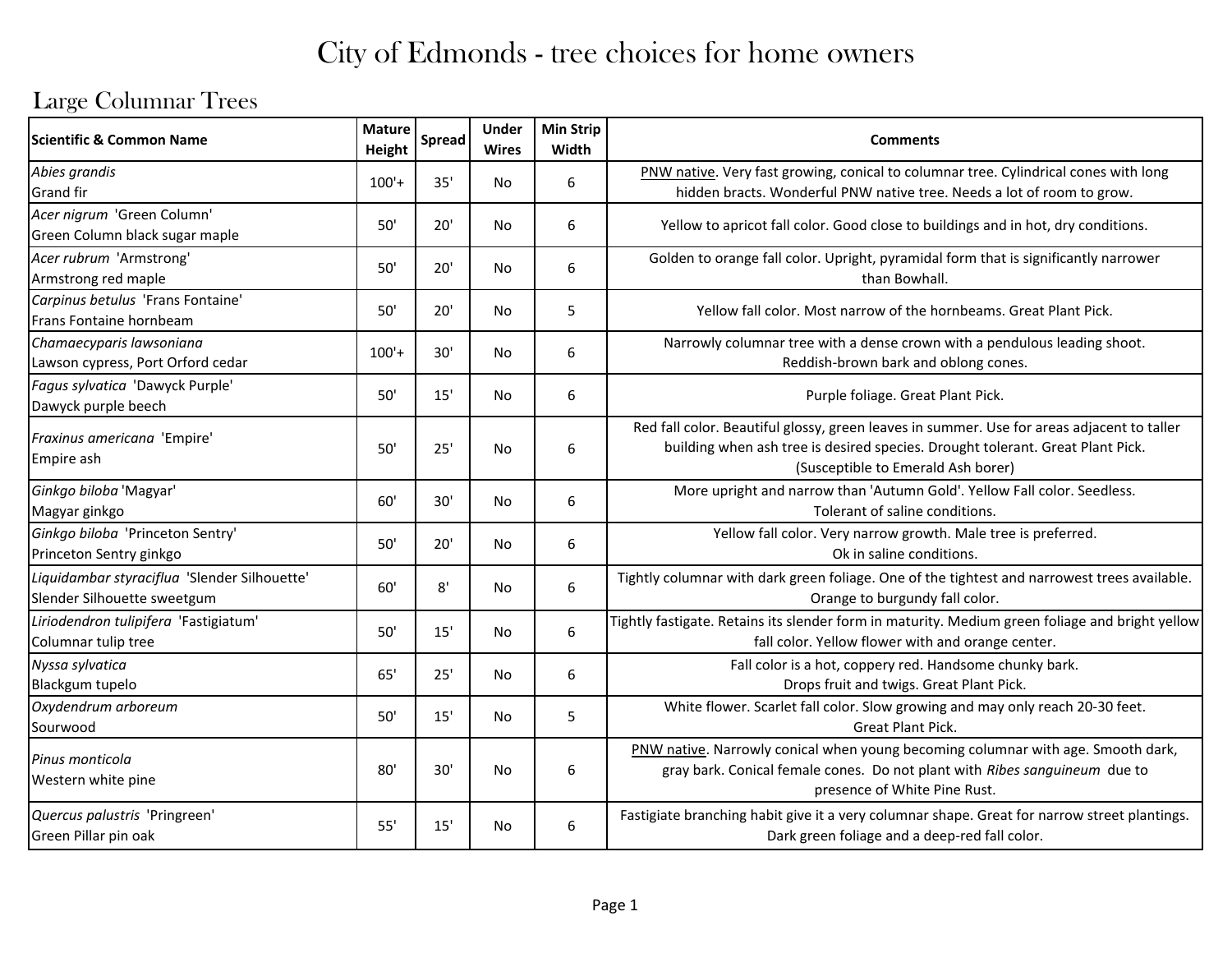| Robinia pseudoacacia ' Pyramidalis' (Fastigiata)<br>1 F<br>No<br><b>IPyramidal black locust</b> | Fragrant, white flower. Yellow fall color. Use in narrow sites where choices are limited<br>due to adverse growing conditions. Grows in poor soils. |
|-------------------------------------------------------------------------------------------------|-----------------------------------------------------------------------------------------------------------------------------------------------------|
|-------------------------------------------------------------------------------------------------|-----------------------------------------------------------------------------------------------------------------------------------------------------|

#### Large Columnar Trees, continued

| <b>Scientific &amp; Common Name</b>                         | <b>Mature</b><br>Height | <b>Spread</b> | <b>Under</b><br><b>Wires</b> | <b>Min Strip</b><br>Width | <b>Comments</b>                                                                                                                                      |  |  |  |  |  |  |
|-------------------------------------------------------------|-------------------------|---------------|------------------------------|---------------------------|------------------------------------------------------------------------------------------------------------------------------------------------------|--|--|--|--|--|--|
| Tsuga mertensiana                                           | 50'                     | 20'           | No                           | 6                         | PNW native. Columnar to conical. Slow growing. Scaly purple to red-brown bark.                                                                       |  |  |  |  |  |  |
| Mountain hemlock                                            |                         |               |                              |                           | Cylindrical cones and small needles.                                                                                                                 |  |  |  |  |  |  |
| Taxodium distichum 'Mickelson'                              | 70'                     | 20'           | No                           | 6                         | Rusty-orange Fall color. Deciduous conifer. Tolerates city conditions.                                                                               |  |  |  |  |  |  |
| Shawnee Brave bald cypress                                  |                         |               |                              |                           | Doesn't mind standing water.                                                                                                                         |  |  |  |  |  |  |
| Large Trees                                                 |                         |               |                              |                           |                                                                                                                                                      |  |  |  |  |  |  |
| Scientific & Common Name                                    | <b>Mature</b><br>Height | <b>Spread</b> | <b>Under</b><br><b>Wires</b> | <b>Min Strip</b><br>Width | <b>Comments</b>                                                                                                                                      |  |  |  |  |  |  |
| Acer freemanii 'Autumn Blaze'<br>Autumn Blaze maple         | 55'                     | 40'           | No                           | 6                         | Orange-red, long lasting fall color. Drought tolerant. Fast growing shade tree.                                                                      |  |  |  |  |  |  |
| Acer macrophyllum                                           | 75'                     | 50'           | <b>No</b>                    | 6                         | PNW native. Vigorous tree with large leaves forming a broad canopy. Yellow fall color.                                                               |  |  |  |  |  |  |
| Big leaf maple                                              |                         |               |                              |                           | Valuable for planting natural areas.                                                                                                                 |  |  |  |  |  |  |
| Acer miyabei 'Morton'                                       | 50'                     | 35'           | No                           | 6                         | Yellow fall color. Similar to, but faster growing and larger than Hedge maple.<br>Pest                                                               |  |  |  |  |  |  |
| State Street maple                                          |                         |               |                              |                           | free foliage.                                                                                                                                        |  |  |  |  |  |  |
| Acer rubrum 'October Glory'                                 | 50'                     | 35'           | No                           | 6                         | Broadly oval to round shape. Fall color is deep red to reddish purple.<br>Last one to color in the fall.                                             |  |  |  |  |  |  |
| October Glory red maple                                     |                         |               |                              |                           |                                                                                                                                                      |  |  |  |  |  |  |
| Acer saccharum 'Bonfire'                                    | 50'                     | 40'           | No                           | 6                         | Bright orange to red fall color. Fastest growing sugar maple.                                                                                        |  |  |  |  |  |  |
| Bonfire sugar maple                                         |                         |               |                              |                           | Adapts well to diverse conditions.                                                                                                                   |  |  |  |  |  |  |
| Acer saccharum 'Commemoration'<br>Commemoration sugar maple | 50'                     | 35'           | No                           | 6                         | Orange to orange-red fall color. Resistant to leaf tatter. Great Plant Pick.                                                                         |  |  |  |  |  |  |
| Acer saccharum 'Green Mountain'                             | 50'                     | 40'           | No                           | 6                         | Reddish-orange to red fall color. Hardiest sugar maple. Great Plant Pick.                                                                            |  |  |  |  |  |  |
| Green Mountain sugar maple                                  |                         |               |                              |                           |                                                                                                                                                      |  |  |  |  |  |  |
| Acer saccharum 'Legacy'                                     | 60'                     | 35'           | <b>No</b>                    | 5                         | Reddish-orange to red fall color. Drought resistant. Great Plant Pick.                                                                               |  |  |  |  |  |  |
| Legacy sugar maple                                          |                         |               |                              |                           |                                                                                                                                                      |  |  |  |  |  |  |
| Aesculus flava<br><b>Yellow Buckeye</b>                     | 70'                     | 40'           | No                           | 6                         | Seven inch long clusters of yellow flowers and large fruit . Fall color is yellow-orange.<br>Least susceptible to leaf blotch. Not drought tolerant. |  |  |  |  |  |  |
| Aesculus hippocastanum<br>Common horse chestnut             | 85'                     | 70'           | No                           | 6                         | Upright, oval shape. Vigorous and spreading. White flowers and a spiny rounded fruit.<br>Nuts are poisonous.                                         |  |  |  |  |  |  |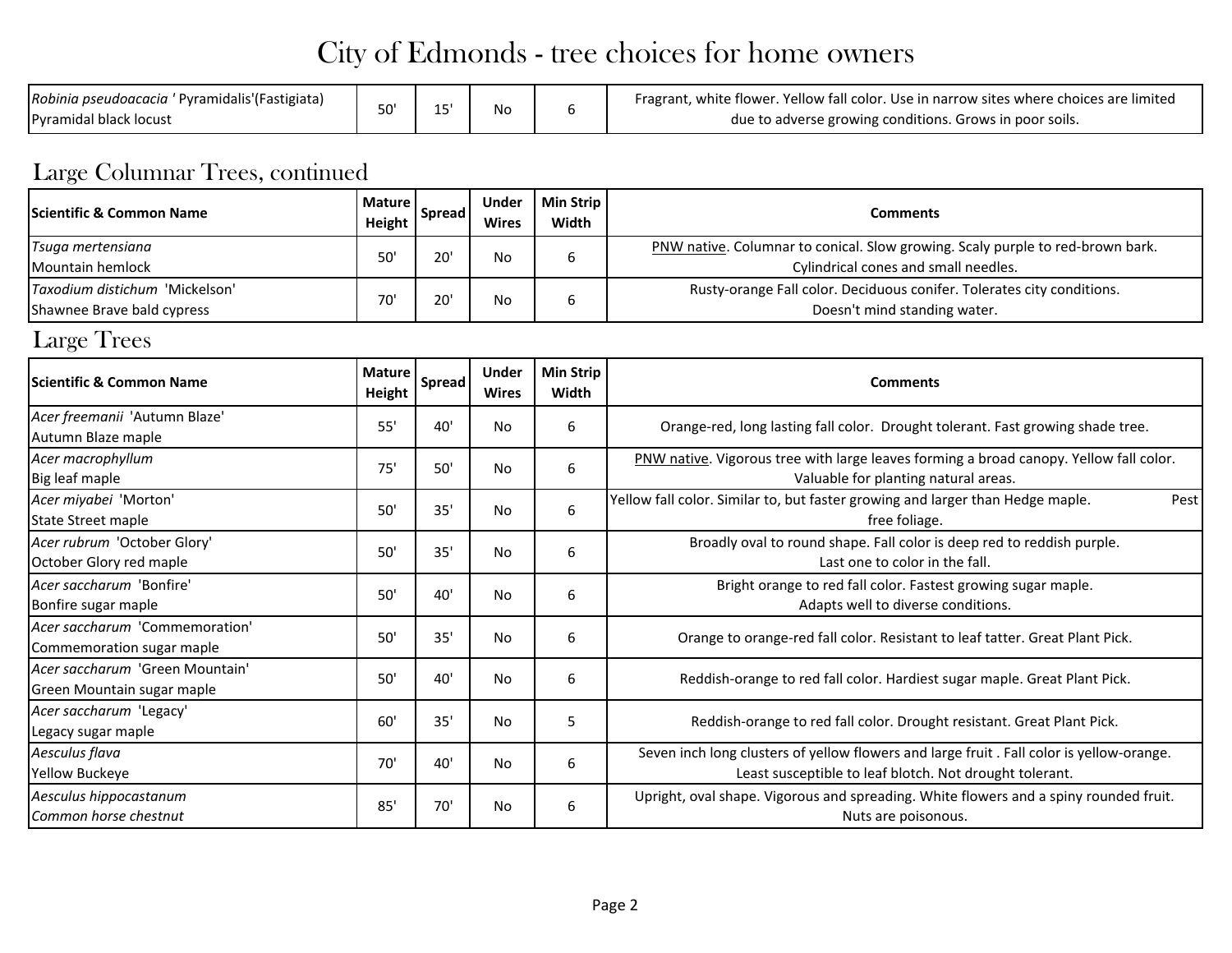| Arbutus menziesii<br>Pacific madrone                 | 50' | 50' | No.       | ס | PNW native. Irregular narrow shape with peeling red bark.<br>May be difficult to establish.                                      |
|------------------------------------------------------|-----|-----|-----------|---|----------------------------------------------------------------------------------------------------------------------------------|
| Betula papyrifera 'Oenci'<br>Renaissance Oasis birch | 50' | 30' | No.       | ь | Drought tolerant. Bronze Birch Borer resistant.<br>Attractive bright white bark.                                                 |
| Calocedrus decurrens<br>Incense cedar                | 55' | 30' | <b>No</b> | ס | PNW native. Fragrant, rich green, fern-like foliage. Cones look like small duck bills.<br>Can be much taller in good conditions. |

#### Large Trees, continued

| <b>Scientific &amp; Common Name</b>                               | <b>Mature</b><br>Height | Spread | <b>Under</b><br><b>Wires</b> | <b>Min Strip</b> | <b>Comments</b>                                                                                                                                                              |
|-------------------------------------------------------------------|-------------------------|--------|------------------------------|------------------|------------------------------------------------------------------------------------------------------------------------------------------------------------------------------|
| Cedrus atlantica glauca<br>Blue atlas cedar                       | 80'                     | 50'    | No.                          | 6                | Pyramidal, open shape with silvery blue foliage. A handsome specimen tree.<br>Especially beautiful where there is ample turf for it to develop naturally.                    |
| Cedrus deodara<br>Deodar cedar                                    | $100'+$                 | 50'    | No                           | 6                | A conical tree with spreading branches and soft shoot tips.                                                                                                                  |
| Cercidiphyllum japonicum<br>Katsura tree                          | 60'                     | 40'    | No                           | 6                | Yellow to apricot fall color and have a sweet, cottoncandy smell. Needs lots of water when<br>young. Can produce large surface roots. Great Plant Pick.                      |
| Eucommia ulmoides<br>Hardy rubber tree                            | 50'                     | 45'    | No                           | 6                | Dark green, very shiny leaves. Insignificant fall color.<br>Resistant to drought, disease and pests.                                                                         |
| Fagus sylvatica 'Asplenifolia'<br>Fernleaf beech                  | 70'                     | 50'    | No                           | 6                | Golden-brown fall color. Beautiful, narrow cut leaf. Great Plant Pick.                                                                                                       |
| Fagus sylvatica<br>Green beech                                    | 50'                     | 40'    | No                           | 6                | Bronze fall color. Silvery-grey bark. Doesn't like wet soil.                                                                                                                 |
| Fagus sylvatica 'Rohanii'<br>Purple oak leaf beech                | 80'                     | 70'    | No                           | 6                | Bronzy-brown fall foliage. Attractive purple leaves with wavey margins.<br><b>Great Plant Pick.</b>                                                                          |
| Fraxinus americana 'Autumn Applause'<br>Autumn Applause white ash | 50'                     | 30'    | No                           | 6                | Purple fall foliage. Reportedly seedless. (Susceptible to Emerald Ash Borer.)                                                                                                |
| Fraxinus latifolia<br>Oregon ash                                  | 75'                     | 35'    | No                           | 6                | PNW native. Yellow fall color. Only native ash in the PNW.                                                                                                                   |
| Fraxinus pennsylvanica 'Cimmzam'<br>Cimmaron ash                  | 50'                     | 30'    | No                           | 6                | Orange-red to brick-red fall color. Compact tree, narrow when young,<br>broadens with age. More upright than 'Patmore'. Seedless.<br>(Susceptible to the Emerald Ash Borer.) |
| Fraxinus pennsylvanica 'Patmore'<br>Patmore ash                   | 50'                     | 35'    | No                           | 6                | Yellow fall color. Extremely hardy. May be seedless. Disease resistant.<br>Not drought tolerant. (Susceptible to the Emerald Ash Borer.)                                     |
| Fraxinus pennsylvanica 'Urbanite'<br>Urbanite ash                 | 50'                     | 40'    | No                           | 6                | Deep bronze Fall color. Broadly pyramidal. Tolerant of city conditions.<br>(Susceptible to the Emerald Ash Borer.)                                                           |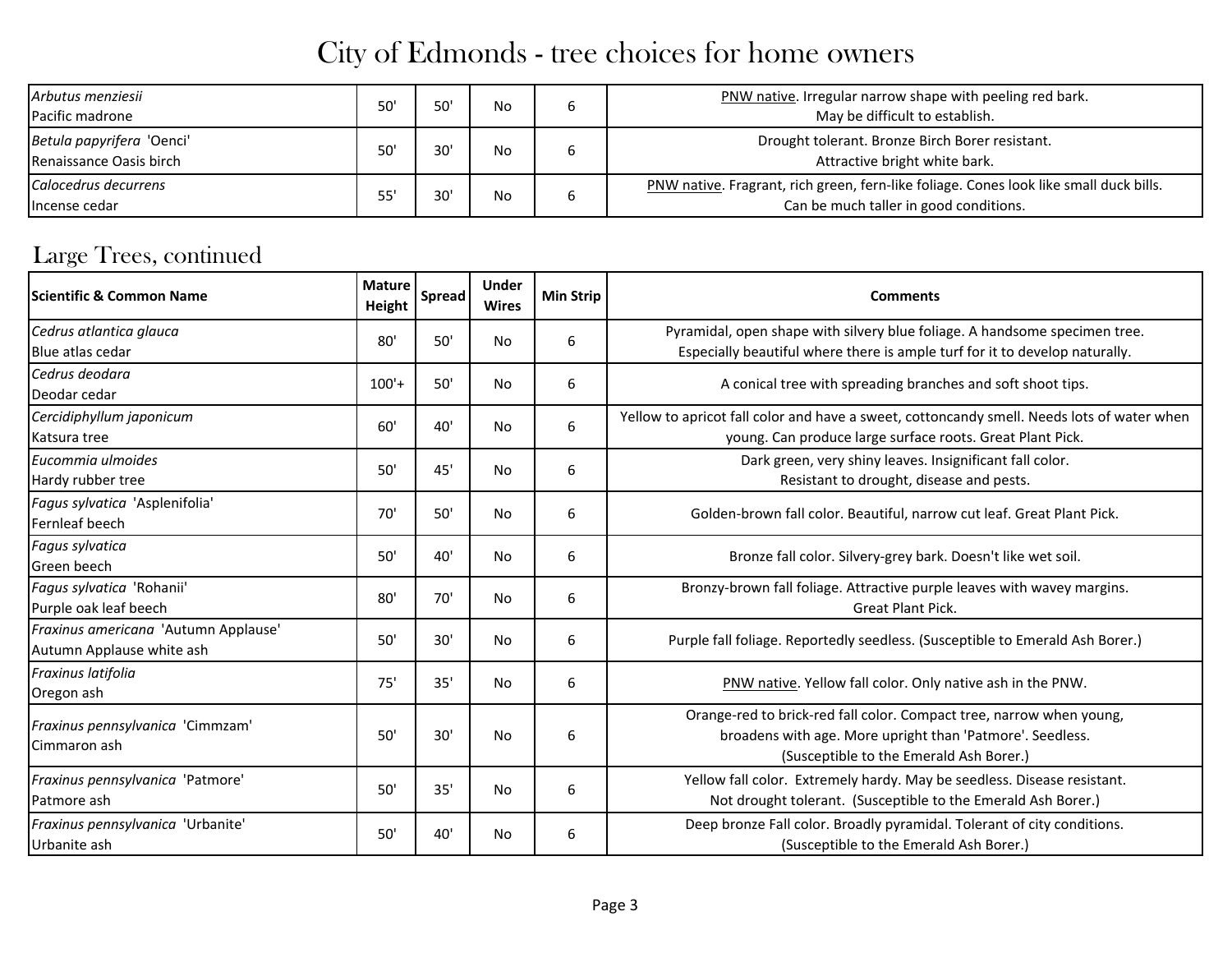| Gymnocladus dioicus 'Espresso'<br>Espresso Kentucky coffee tree            | 50'                     | 35'           | No                           | 6                | Yellow fall color. Very coarse branches . Extremely large, bi-pinnately, compound leaves.<br>Seedless. Tolerant of heat, drought, cold, saline. |  |  |  |  |  |  |
|----------------------------------------------------------------------------|-------------------------|---------------|------------------------------|------------------|-------------------------------------------------------------------------------------------------------------------------------------------------|--|--|--|--|--|--|
| Liquidambar styraciflua 'Rotundiloba'<br>Rotundiloba sweetgum              | 50'                     | 35'           | No                           | 8                | Only sweetgum that is entirely fruitless. Smooth rounded leaf lobes. Orange to purple<br>fall color. Only sweetgum that is entirely fruitless.  |  |  |  |  |  |  |
| Metasequoia glyptostroboides<br>Dawn redwood                               | 50'                     | 25'           | No                           | 6                | Rusty orange fall color. Fast growing deciduous conifer. Great Plant Pick.                                                                      |  |  |  |  |  |  |
| Nothofagus antarctica<br>Antarctic beech                                   | 50'                     | 35'           | No                           | 5                | Yellow fall color. Rugged, twisting branching and petite foliage. Great Plant Pick                                                              |  |  |  |  |  |  |
| Large Trees, continued                                                     |                         |               |                              |                  |                                                                                                                                                 |  |  |  |  |  |  |
| Scientific & Common Name                                                   | <b>Mature</b><br>Height | <b>Spread</b> | <b>Under</b><br><b>Wires</b> | <b>Min Strip</b> | <b>Comments</b>                                                                                                                                 |  |  |  |  |  |  |
| Pinus sylvestris<br>Scott's pine                                           | 50'                     | 30'           | No                           | 6                | Conical to columnar. Interesting, flakey, red-brown to orange bark give this tree a<br>striking appearance in the landscape.                    |  |  |  |  |  |  |
| Platanus x acerifolia 'Bloodgood'<br>Bloodgood London Plane tree, Sycamore | 50'                     | 40'           | No                           | 8                | Yellow Fall color. More anthracnose resistant than other varieties.<br>Large tree that needs space. Can be messy. Roots can be invasive.        |  |  |  |  |  |  |
| Plantanus x acerifolia 'Yarwood'<br>Yarwood London Plane tree              | 50'                     | 40'           | No                           | 8                | Yellow-brown Fall color. High resistance to powdery mildew.<br>Roots can be invasive.                                                           |  |  |  |  |  |  |
| Pterostyrax hispidus<br>Fragrant Epaulette tree                            | 50'                     | 40'           | No                           | 5                | Pendulous, creamy, fragrant, white flowers. 5" ribbed fruit. Difficult to find in the<br>nursery trade.                                         |  |  |  |  |  |  |
| Quercus bicolor<br>Swamp white oak                                         | 70'                     | $50'$         | No                           | 8                | Yellow-brown to reddish fall color. Interesting, shaggy, peeling bark.<br>Tolerant of both wet and dry soil.                                    |  |  |  |  |  |  |
| Quercus coccinea<br>Scarlet oak                                            | 70'                     | 50'           | No                           | 6                | The red fall color makes this the best oak for fall color. Drought tolerant.                                                                    |  |  |  |  |  |  |
| Quercus garryana<br>Oregon oak                                             | 75'                     | 75'           | No                           | 8                | PNW native. Great Plant Pick.                                                                                                                   |  |  |  |  |  |  |
| Quercus ilex<br>Holly oak                                                  | 80'                     | 70'           | No                           | 5                | Evergreen oak. Underside of leaf is silvery white.<br>Tree often has a prominent umbrella form.                                                 |  |  |  |  |  |  |
| Quercus imbricaria<br>Shingle oak                                          | 70'                     | 50'           | No                           | 6                | Yellow to rusty-red fall color. Nice summer foliage.<br>Leaves can persist throughout the winter.                                               |  |  |  |  |  |  |
| Quercus muehlenbergii<br>Chestnut oak, Chinquapin                          | 60'                     | $50'$         | No                           | 6                | Yellow to yellow-brown fall color. Coarsely toothed leaf. Does well in alkaline soil.                                                           |  |  |  |  |  |  |
| Quercus robur<br>English oak                                               | 50'                     | 40'           | No                           | $\boldsymbol{6}$ | Broad rounded open crown. Yellow-brown fall color. Adaptable to various soils and climates.                                                     |  |  |  |  |  |  |
| Quercus velutina<br><b>Black oak</b>                                       | 60'                     | $50'$         | No                           | 8                | Rusty-red fall color. Drought tolerant and tolerant of poor soil.                                                                               |  |  |  |  |  |  |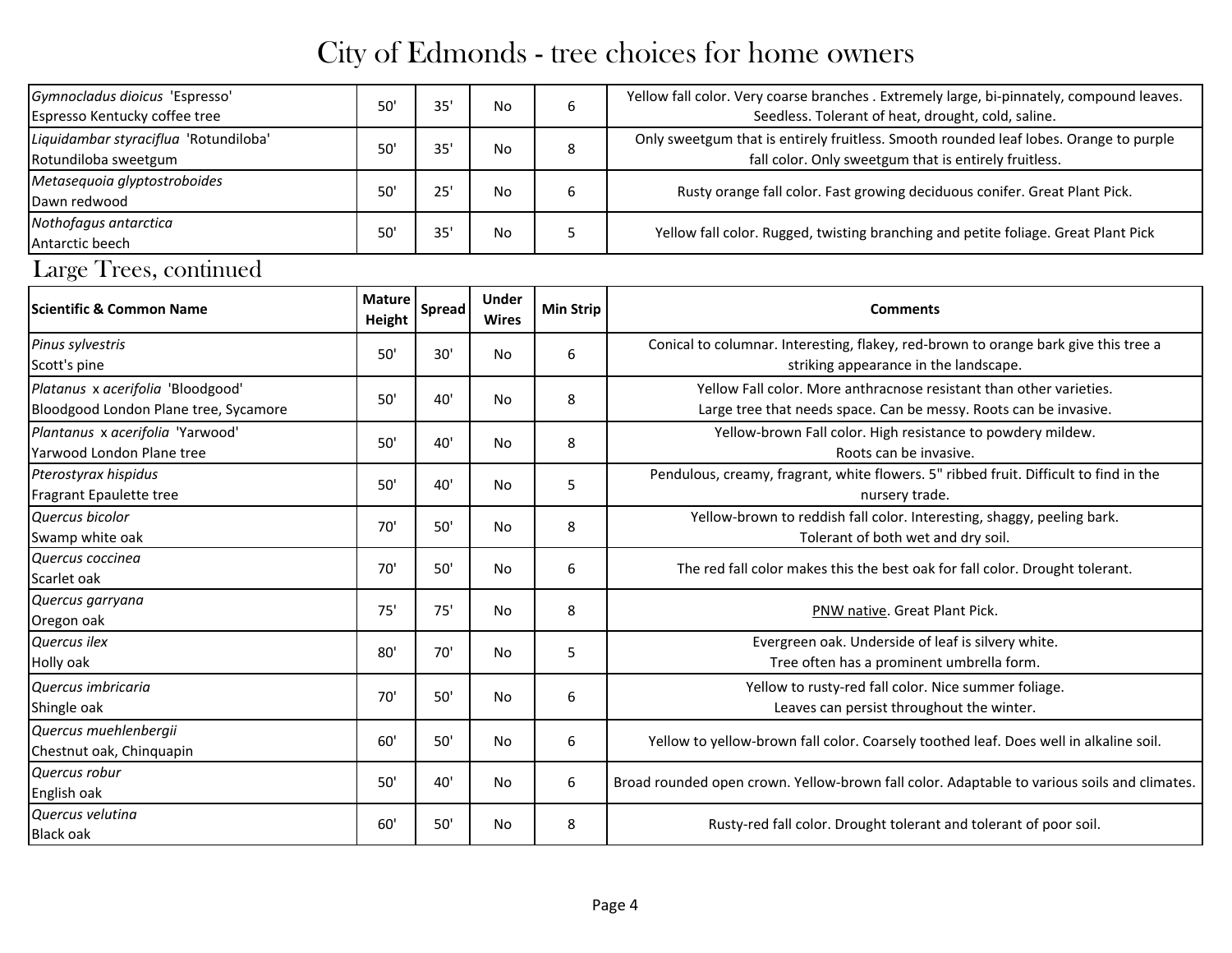| Robinia pseudoacacia 'Frisia'<br>Frisia locust                           | 50 | 30' | No | 6 | White flowers. Golden-yellow fall color. Tough, drought tolerant. Grows in polluted<br>urban conditions.                        |
|--------------------------------------------------------------------------|----|-----|----|---|---------------------------------------------------------------------------------------------------------------------------------|
| Styphnolobium (Sophora) japonica 'Regent'<br>Regent Japanese pagoda tree | 50 | 40  | No | b | Yellowish-white flower. Yellow fall color. Has a rapid growth rate. Can tolerate city<br>conditions. Heat and drought tolerant. |
| Taxodium distichum 'Green Whisper'<br>Green Whisper bald cypress         | 55 | 30' | No | 8 | Rusty-orange fall color. A deciduous conifer, broadly spreading when mature.<br>Columnar when young. Great Plant Pick.          |
| Ulmus 'Frontier'<br>Frontier elm                                         | 50 | 35' | No | 6 | Burgundy fall color. Resistant to Dutch Elm Disease and phloem necrosis.                                                        |
| Ulmus 'Homestead'<br>Homestead elm                                       | 60 | 35' | No | 6 | A complex hybrid - close in form to American elm.<br>Resistant to Dutch Elm Disease and phloem necrosis.                        |

#### Large Trees, continued

| <b>Scientific &amp; Common Name</b>                | Mature I<br>Height | <b>Spread</b> | Under<br><b>Wires</b> | <b>Min Strip</b> | <b>Comments</b>                                                                                                                                       |
|----------------------------------------------------|--------------------|---------------|-----------------------|------------------|-------------------------------------------------------------------------------------------------------------------------------------------------------|
| Ulmus parvifolia 'Emer 11'<br>Allee Elm            | 50'                | 35'           | No                    |                  | Yellow to red fall color. Exfoliating bark. Tiny red flowers in late summer.<br>Resistant to Dutch Elm Disease.                                       |
| Zelkova serrata 'Green Vase'<br>Green Vase Zelkova | 60'                | 50'           | No                    | ь                | Orange to purple fall color. Bark has nice winter appeal. Resistant to Dutch Elm Disease.<br>Good replacement for the American Elm. Great Plant Pick. |

#### Medium Columnar Trees

| <b>IScientific &amp; Common Name</b>                                             | <b>Mature</b><br>Height | <b>Spread</b> | <b>Under</b><br><b>Wires</b> | <b>Min Strip</b> | <b>Comments</b>                                                                                                                                                                                                             |
|----------------------------------------------------------------------------------|-------------------------|---------------|------------------------------|------------------|-----------------------------------------------------------------------------------------------------------------------------------------------------------------------------------------------------------------------------|
| Acer rubrum 'Bowhall'<br>Bowhall red maple                                       | 40                      | 15'           | No                           | 5                | Upright, very narrow shape. Excellent for street plantings.<br>Yellow-orange to reddish-orange fall color.                                                                                                                  |
| Acer rubrum 'JFS-KW78 'PP2530'<br>Armstrong Gold red maple                       | 40                      | 12'           | No                           | 5                | Narrow, tightly fastigiate shape. Medium-green foliage and golden to orange fall color.<br>Improved columnar form recommends it for narrow street planting sights.                                                          |
| Acer rubrum 'Karpick'<br>Karpick red maple                                       | 45                      | 20'           | <b>No</b>                    | 6                | Yellow to orange fall color. Finer texture than other narrow forms of maple.<br>Becomes oval with age.                                                                                                                      |
| Chamaecyparis nootkatensis 'Pendula'<br>Nootka flasecypress, Alaska yellow cedar | 35                      | 20'           | <b>No</b>                    | 6                | Lovely, pendant tree with an open crown that has a strongly weeping,<br>pyramidal form when mature.                                                                                                                         |
| Gleditsia triacanthos 'Draves' PP21698<br>Street Keeper honeylocust              | 45                      | 20'           | <b>No</b>                    | 6                | Narrow, strongly upright, tightly pyramidal shape. Foliage is dark green, finely textured<br>with yellow fall color. Ideal for city streets. Branch structure gives it a canopy that is<br>half as wide as other cultivars. |
| Quercus robur 'Fastigiata'<br>Skyrocket oak                                      | 45                      | 15'           | No                           | 6                | Yellow-brown fall color. Columnar variety. Holds its shape better than others.                                                                                                                                              |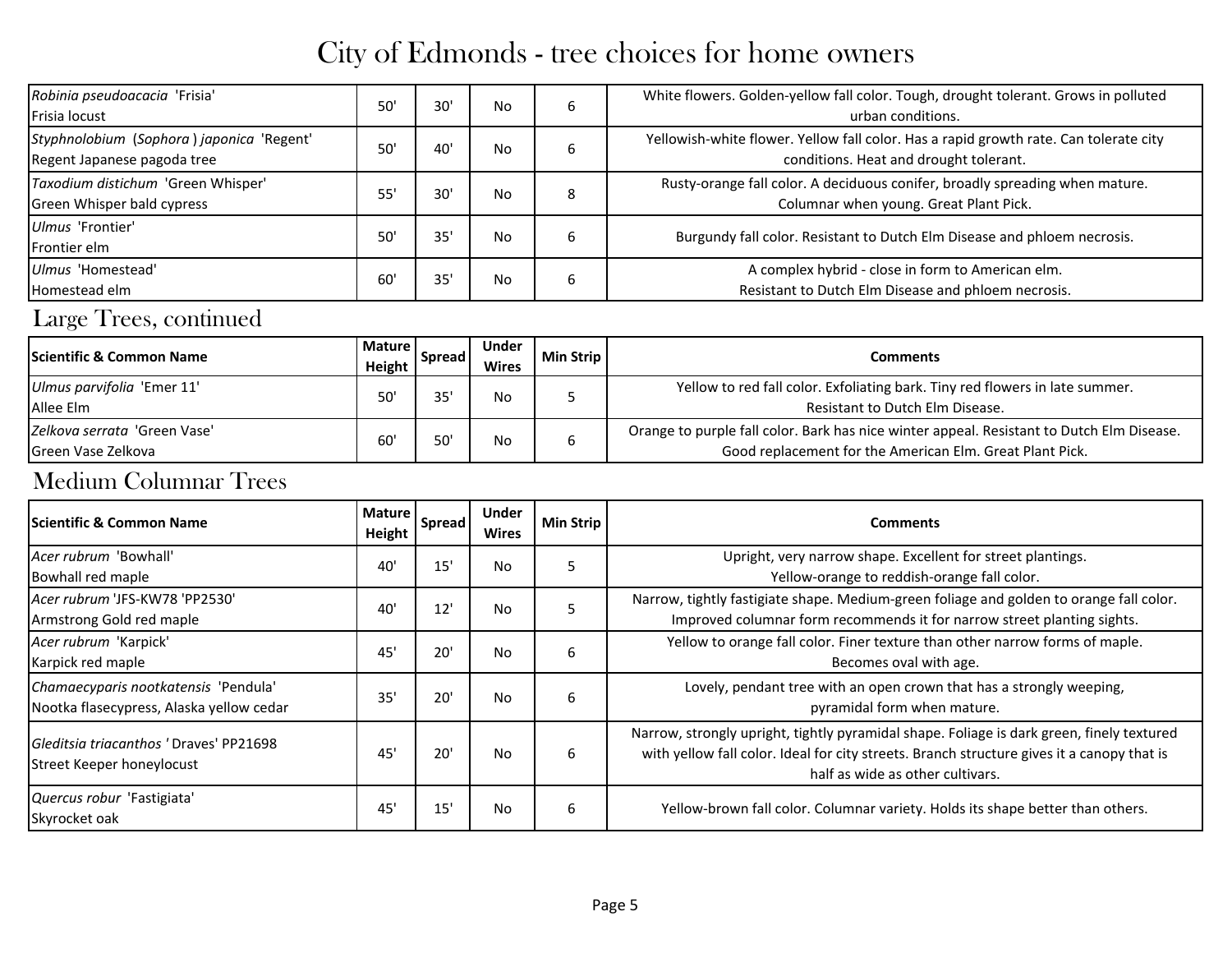| Quercus robur x Q. alba 'Crimschmidt' PP9103<br>Crimson Spire oak | 45 | 1 F   | No | Columnar, tightly fastigate shape with dark green to bluish-green foliage.<br>Fall color is rusty red. Mildew resistant. |
|-------------------------------------------------------------------|----|-------|----|--------------------------------------------------------------------------------------------------------------------------|
| Zelkova serrata 'Musashino'<br>Musashino columnar zelkova         | 45 | 1 E I | No | Very narrow upright vase shape. Medium green foliage and yellow fall color.<br>Ideal for narrow street use.              |

#### Medium Trees

| <b>Scientific &amp; Common Name</b>              | Mature I<br>Height | Spread | <b>Under</b><br><b>Wires</b> | <b>Min Strip</b> | Comments                                                                                                                                                                                                              |
|--------------------------------------------------|--------------------|--------|------------------------------|------------------|-----------------------------------------------------------------------------------------------------------------------------------------------------------------------------------------------------------------------|
| Acer campestre<br>Hedge maple                    | 40                 | 30'    | <b>No</b>                    |                  | Contrary to its name, this is not a small tree. Has a nice overall shape and structure.<br>Yellow fall color. Low maintenance, tough tree. Adapts well to urban settings. Medium,<br>slow growth rate and long lived. |
| Acer campestre 'Evelyn'<br>Queen Elizabeth maple | 40                 | 30'    | <b>No</b>                    |                  | Yellowish fall color. More upright branching than the species. Rounded at maturity.<br>Reliable city tree.                                                                                                            |

#### Medium Trees, continued

| lScientific & Common Name                                              | <b>Mature</b><br>Height | <b>Spread</b> | <b>Under</b><br><b>Wires</b> | Min Strip | <b>Comments</b>                                                                                                                                                                                                          |
|------------------------------------------------------------------------|-------------------------|---------------|------------------------------|-----------|--------------------------------------------------------------------------------------------------------------------------------------------------------------------------------------------------------------------------|
| Acer pseudoplatanus<br>Sycamore maple                                  | 40'                     | 30'           | No                           | 6         | Upright spreading branches with a rounded crown. Dark green foliage and yellow fall color.<br>Adaptable to varied growing conditions including high pH. soils and<br>exposed sites. Salt tolerant.                       |
| Acer pseudoplatanus 'Atropurpureum'<br>Spaethii maple                  | 40'                     | 30'           | <b>No</b>                    | 5         | Leaves green on top and purple underneath.                                                                                                                                                                               |
| Acer rubrum 'Scarsen'<br>Scarlet Sentinel maple                        | 40'                     | 25'           | <b>No</b>                    | 6         | Leaves are darker green and larger than those of other red maples, and they hold up<br>well in summer heat. Yellow-orange to orang-red fall color.                                                                       |
| Acer rubrum 'Schlesingeri'<br>Schlesingeri red maple                   | 45'                     | 30'           | <b>No</b>                    | 6         | Vase shaped. Leaves turn dark red early in fall.                                                                                                                                                                         |
| Acer truncatum x A. platanoides 'Keithsform'<br>Norwegian Sunset maple | 35'                     | 25'           | <b>No</b>                    | 5         | Yellow to orange-red fall color. Oval shape when mature.<br>Nice branch structure. Heat resistant.                                                                                                                       |
| Acer x platanoides 'Crimson King'<br>Crimson King Norway maple         | 40'                     | 35'           | <b>No</b>                    | 6         | Oval when young becoming rounded with age. Deep purple foliage. Fall color is maroon to<br>reddish bronze. Retains color well from spring to fall. Norway maple is known to be invasive<br>in some parts of the country. |
| Aesculus x carnea 'Briotii'<br>Red horsechestnut                       | 40'                     | 40'           | No                           | 6         | Dark, red flower. Resists heat and drought better than the other horsechestnuts.<br>Very symmetrical tree. Chestnut litter.                                                                                              |
| Betula nigra<br><b>River birch</b>                                     | 40'                     | 35'           | <b>No</b>                    | 6         | Broadly pyramidal to rounded shape. Foliage is medium to dark green. Yellow to gold fall<br>color. The bark exfoliates. Resistant to the Bronze Birch Borer and Japanese beetle.                                         |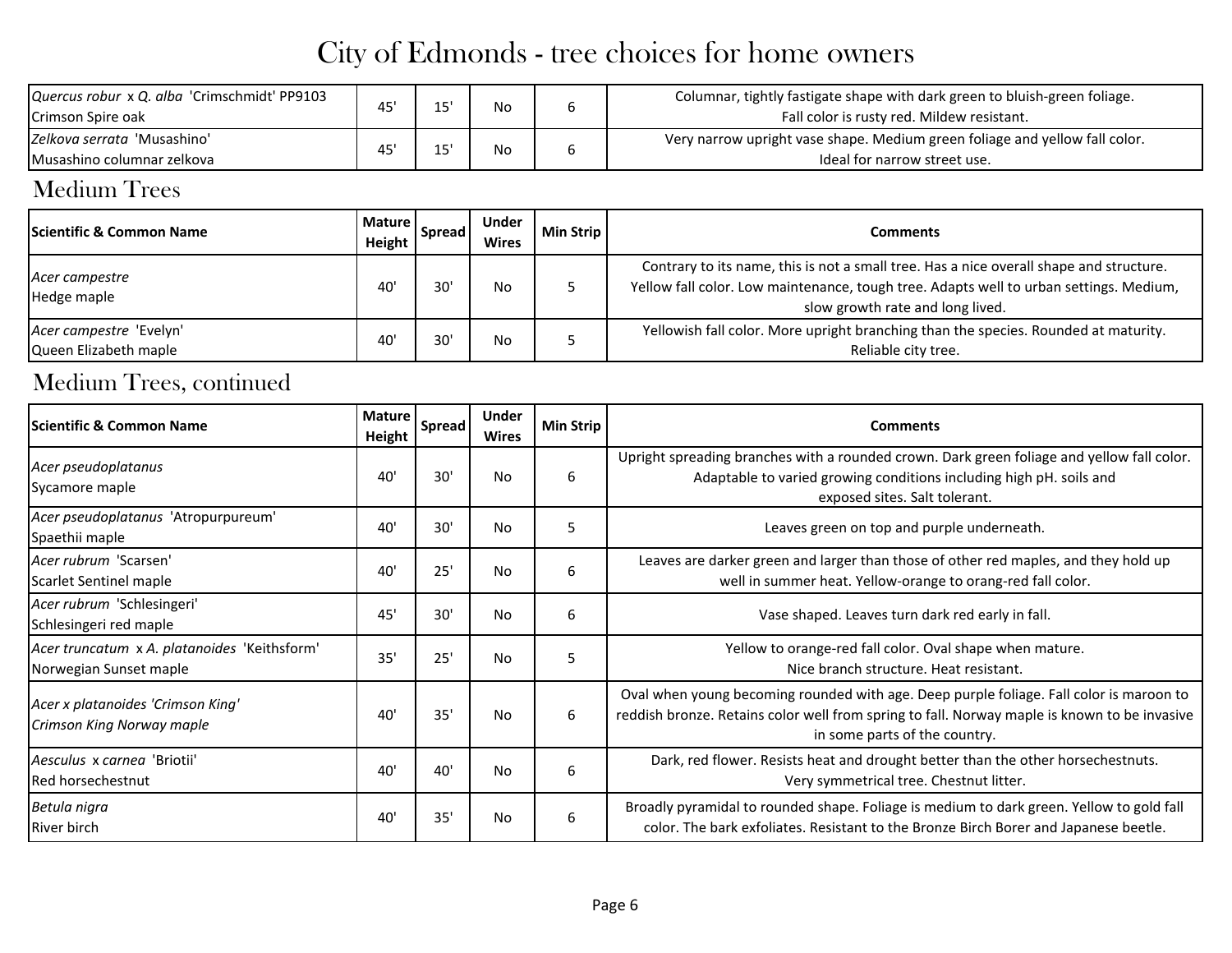| Betula papyrifera 'Varen' PP15768<br><b>Prairie Dream birch</b> | 40  | 25' | <b>No</b> | 6 | Pyramidal to upright-oval shape. Adaptable and stress tolerant with snow white bark.<br>Leaves turn golden yellow in fall. Is resistant to the Bronze Birch Borer.                                                                            |
|-----------------------------------------------------------------|-----|-----|-----------|---|-----------------------------------------------------------------------------------------------------------------------------------------------------------------------------------------------------------------------------------------------|
| Carpinus betulus 'Fastigiata'<br>European hornbeam              | 35' | 25' | <b>No</b> | 5 | Dense and compact when young, becoming oval with age. Symmetrical and formal in<br>appearance. Heat and drought resistance. Seems to be reliably free of disease and pest<br>problems except for the Bronze Birch Borer. Yellow fall foliage. |
| Cladrastis kentukea<br>Yellowwood                               | 40  | 40' | <b>No</b> | 5 | White long clusters of flowers in spring resemble wisteria. Yellow-gold fall color.<br>Compound leaves and arching branches.                                                                                                                  |
| Cornus controversa 'June Snow'<br>Giant dogwood                 | 40  | 30' | <b>No</b> |   | White flowers. Orange to red fall color. 6" clusters of white flowers in June.<br>Outstanding fall color. Great Plant Pick.                                                                                                                   |
| Cornus nuttallii<br>Pacific dogwood                             | 35  | 25' | <b>No</b> | 5 | PNW native. Large white flowers. Some rebloom in late summer.<br>Conical shape.                                                                                                                                                               |
| Corylus colurna<br>Turkish filbert                              | 45' | 30' | No        | 5 | Yellow fall color. Tight, formal, dense crown. Not for areas with high pedestrian<br>traffic as tree can have significant debris from nut production. Drought tolerant.<br>Great Plant Pick.                                                  |

### Medium Trees, continued

| <b>Scientific &amp; Common Name</b>                     | <b>Mature</b><br>Height | <b>Spread</b> | <b>Under</b><br>Wires    | <b>Min Strip</b> | <b>Comments</b>                                                                                                                                                                                 |
|---------------------------------------------------------|-------------------------|---------------|--------------------------|------------------|-------------------------------------------------------------------------------------------------------------------------------------------------------------------------------------------------|
| Davidia involucrata<br>Dove tree                        | 40                      | 30'           | For<br>landscape<br>only | $\Omega$         | White handkerchief-like flowers. Flowers in May. Very slow to bloom.<br><b>Great Plant Pick.</b>                                                                                                |
| Fraxinus americana 'Junginger'<br>Autumn purple ash     | 45'                     | 40'           | No                       | 6                | Rounded shape with mottled, yellow-orange to reddish, purple fall color.<br>(Susceptible to the Emerald Ash Borer.)                                                                             |
| Fraxinus oxycarpa 'Raywood'<br>Raywood Ash              | 45'                     | 30'           | No                       | 6                | Oval shape with a dense crown. Fast grower with a purple fall color.<br>(Susceptible to the Emerald Ash Borer.)                                                                                 |
| Fraxinus pennsylvanica 'Summit'<br>Summit Ash           | 45                      | 25'           | No                       | 6                | Upright branching with a narrow, oval shape. Medium green foliage.<br>Yellow fall color. Seedless fruit. A very uniform tree with a good central leader.<br>(Susceptible to Emerald Ash Borer.) |
| Gingko biloba 'Autumn gold'<br>Autumn Gold ginkgo       | 45                      | 35'           | No                       | 6                | Golden-yellow fall foliage. Narrow when young, broadens with<br>age to pyramidal shape.                                                                                                         |
| Gleditsia triacanthos 'Suncole'<br>Sunburst honeylocust | 40                      | 35'           | No                       | 6                | Somewhat irregular outline. Bright yellow tip growth is fine textured.<br>The new growth is always bright yellow which contrasts with the darker<br>yellow-green interior foliage.              |
| Halesia monticola<br>Mountain Silverbell                | 40                      | 25'           | No                       | 5                | Ascending branches form a conical to rounded crown. Flowers are white, bell shaped,<br>on pendulous stalks in May. Fall color is yellow.                                                        |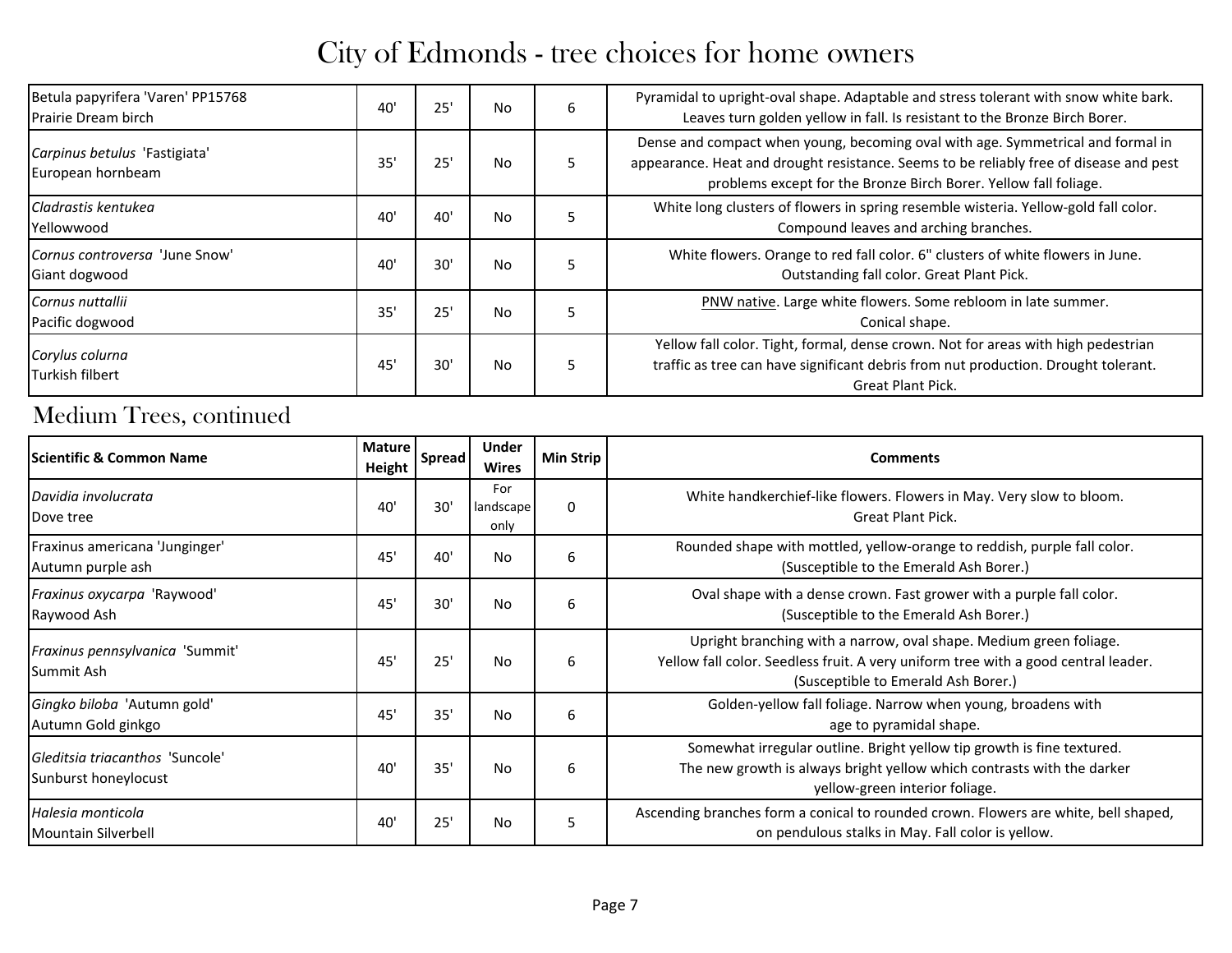| Halesia tetraptera (carolina)<br>Carolina silverbell     | 40' | 35' | <b>No</b> | 5 | Yellow fall foliage. Attractive bark for seasonal interest.<br>Native to Southeastern US.                                                                                                                                             |
|----------------------------------------------------------|-----|-----|-----------|---|---------------------------------------------------------------------------------------------------------------------------------------------------------------------------------------------------------------------------------------|
| Magnolia kobus 'Wada's Memory'<br>Wada's Memory magnolia | 35  | 20' | <b>No</b> | 5 | White, fragrant flowers. Yellow Fall foliage. Does not flower well when young.<br><b>Great Plant Pick.</b>                                                                                                                            |
| Magnolia denudata<br>Yulan magnolia                      | 40' | 40' | <b>No</b> | 5 | 6" fragrant white flowers in spring. Avoid poor and compacted soil.<br><b>Great Plant Pick.</b>                                                                                                                                       |
| Magnolia kobus<br>Kobus magnolia                         | 40' | 30' | No        | 5 | Fragrant, white flowers, born profusely in mid-spring. Roots are not aggressive.<br>Great<br>Plant Pick.                                                                                                                              |
| Morus alba<br>Fruitless mulberry, white mulberry         | 35  | 30' | No        | 5 | Rounded form. Fruitless. Dark green foliage turns yellow in fall.                                                                                                                                                                     |
| Nyssa sylvatica<br>Black tupelo, sourgum                 | 35  | 20' | No        | 5 | Pyramidal when young, spreading with age. Dark green, glossy foliage becomes brilliant in<br>fall with scarlet, maroon, yellow, and orange coloring. Fissured gray bark provides winter<br>interest. Adapts to urban conditions.      |
| Ostrya virginiana<br>American hop hornbeam               | 40  | 25' | No        | 6 | Upright, oval shape with dark foliage and yellow fall color. Pest resistant and tolerant of<br>drought and alkaline soils. Hop like fruit and finely serrated hornbeam like leaves.<br>Slow growing. Performs well in urban settings. |

### Medium Trees, continued

| <b>IScientific &amp; Common Name</b>                                      | <b>Mature</b><br>Height | <b>Spread</b> | Under<br><b>Wires</b> | Min Strip | Comments                                                                                                                                                                                                                   |
|---------------------------------------------------------------------------|-------------------------|---------------|-----------------------|-----------|----------------------------------------------------------------------------------------------------------------------------------------------------------------------------------------------------------------------------|
| Phellodendron amurense 'Macho'<br>Macho cork tree                         | 45                      | 45'           | No                    | 5         | Yellow fall color-color can be varied. This variety is fruitless.<br>High drought tolerance.                                                                                                                               |
| Pinus contorta y. contorta<br>shore pine                                  | 45                      | 30'           | No                    | 5         | PNW native. Broadly conical when young.                                                                                                                                                                                    |
| Pyrus calleryana 'Aristocrat'<br>Aristocrat pear                          | 40                      | 28'           | No                    | 5         | Pyramidal shape with open spreading branches. Narrow, dark green, glossy foliage.<br>Deep red fall color and white flowers. Open and formal appearance.<br>More resistant to storm damage.                                 |
| Pyrus calleryana 'Glen's Form'<br>Chanticleer pear, Cleveland Select pear | 40                      | 20'           | No                    | 5         | White flowers. Reddish fall color. A selected variety of Callery pear. Good spring flowering.<br>Reported as invasive in some areas. Disease resistant to fire blight. Less susceptible to wind<br>breakage than Bradford. |
| Pyrus calleryana 'Redspire'<br>Redspire pear                              | 45                      | 30'           | No                    | 5         | Abundant white flowers in spring. Yellow to red fall foliage. A symmetrical shape and tight<br>branches. A good improvement over Bradford. Smaller and narrower than other pears.                                          |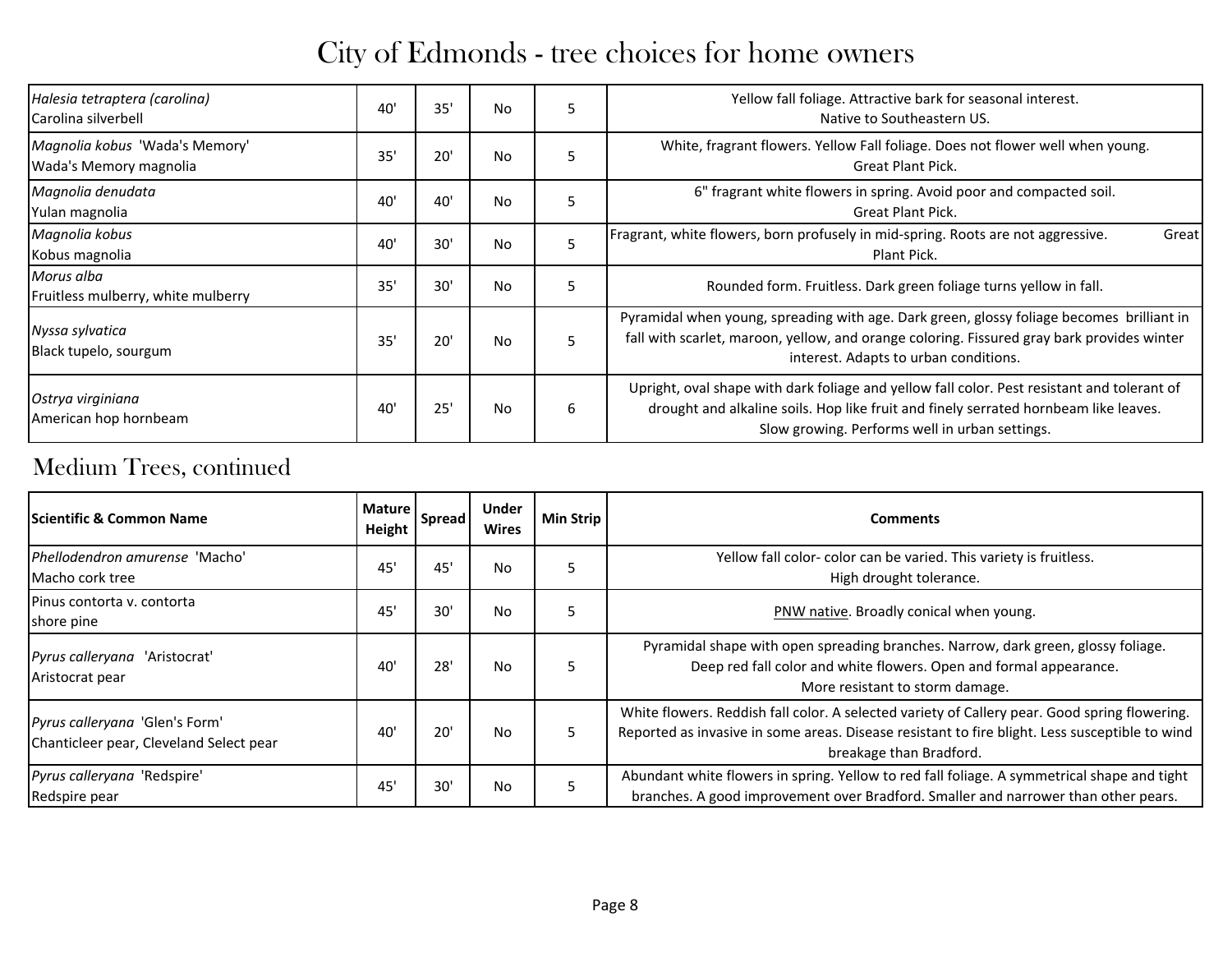| Quercus bicolor<br>Swamp white oak                                         | 45' | 45' | No.       | 6 | Rounded open shape. Foliage is green with wavey margins. Fall color is yellowish to reddish<br>brown. Beautiful native tree. Adaptability to wet, poorly drained soils, and tolerance to<br>drought make it a fine choice for urban settings.                                                                 |
|----------------------------------------------------------------------------|-----|-----|-----------|---|---------------------------------------------------------------------------------------------------------------------------------------------------------------------------------------------------------------------------------------------------------------------------------------------------------------|
| Styphnolobium (Sophora) japonica 'Halka'<br>millstone Japanese pagoda tree | 45  | 35' | No        | 6 | Broadly oval to round. Lustrous dark green foliage with creamy white flowers in clusters.<br>Yellow fall color. Upsweeping branches form a dense rounded crown. Less susceptible to<br>canker than the species.                                                                                               |
| Tilia americana x euchlora 'Redmond'<br>Redmond linden                     | 35' | 25' | <b>No</b> | 5 | Densely pyramidal shape with light green foliage and yellowish fall color.<br>Large leaves give it a textured appearance. Is susceptible to aphids.                                                                                                                                                           |
| Ulmus parvifolia 'Emer 1'<br>Athena classic elm                            | 40  | 45' | No.       | 5 | Yellow or red fall color. High resistance to Dutch Elm Disease. Drought resistant.<br>Cinnamon colored, exfoliating bark for seasonal interest.                                                                                                                                                               |
| Zelkova serrata 'Village Green'<br>Village Green Zelkova                   | 40  | 40' | No        | 6 | Rounded vase shape. Deep green foliage and rusty-red fall color. Widely used, it is<br>upright and faster growing than the species. Foliage is very dense and presents<br>a clean appearance. Resistant to Dutch Elm Disease. Great Plant Pick.<br>'Green Vase', 'Musashino', and 'Halka' are improved forms. |

#### Small Columnar Trees

| <b>Scientific &amp; Common Name</b>                          | Mature  <br>Height | <b>Spread</b> | Under<br><b>Wires</b> | Min Strip | Comments                                                                                                                                            |
|--------------------------------------------------------------|--------------------|---------------|-----------------------|-----------|-----------------------------------------------------------------------------------------------------------------------------------------------------|
| Acer saccharum 'Sugar Cone'<br>Sugar Cone maple              | 25                 | 13            | Yes                   | 4         | Compact, dwarf, with a pyramidal shape. Dark green foliage with yellow-orange fall color.<br>Most dwarf of the sugar maples. Stays small and tight. |
| Malus 'Tschonoskii'<br>Tschonoskii crabapple                 | 30'                | 15            | No.                   |           | White flowers. Orange, red, and purple fall color. Sparse green fruit may be a nuisance.<br>Excellent resistance for Cedar Apple Rust and mildew.   |
| Parrotia persica 'Chrishaven1'<br>Golden Bell Tower parrotia | 30'                | $12^{\circ}$  | No.                   | 4         | One of the most reliably upright and columnar selections.<br>Maintains its form as it ages. Bright orange fall color.                               |
| Parrotia persica 'Vanessa'<br>Vanessa parrotia               | 28'                | 14            | Yes                   | 4         | Upright and tightly vase shaped with showy red stamens. Orange to red fall color.<br>Better for small landscapes or use near streets.               |

#### Small Trees

| - - - -<br>Scientific.<br><b>Common Name</b> | <b>Mature</b><br>Height | <b>Spread</b> | Under<br>Wires | . Strip<br>- IVIII. | <b>Comments</b> |
|----------------------------------------------|-------------------------|---------------|----------------|---------------------|-----------------|
|----------------------------------------------|-------------------------|---------------|----------------|---------------------|-----------------|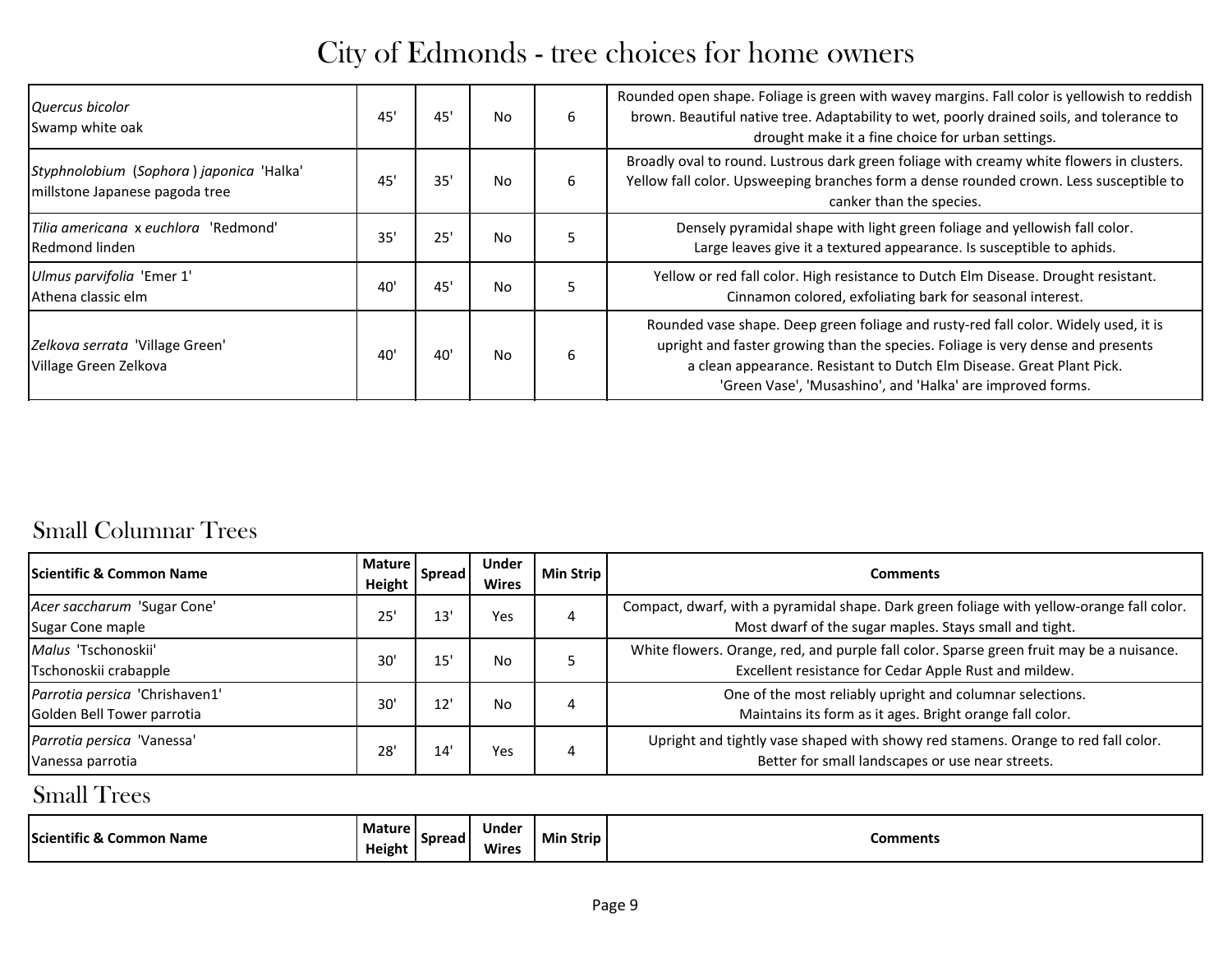| Acer buergerianum<br>Trident maple                                | 30' | 30' | No        | 5 | Red or orange fall color. Somewhat shrub like. Must train to a single stem.<br>Interesting bark. Adaptable to urban environments. Great Plant Pick.                                         |
|-------------------------------------------------------------------|-----|-----|-----------|---|---------------------------------------------------------------------------------------------------------------------------------------------------------------------------------------------|
| Acer ginnala 'Flame'<br>Flame maple                               | 20' | 20' | Yes       | 5 | Very Hardy. Low branched or multi-stemmed. Brilliant orange-red to deep red in the fall.<br>Specimens are interesting in form due to their spreading branch pattern.                        |
| Acer glabrum v. douglasii<br>Douglas maple                        | 25' | 15' | Yes       | 5 | PNW native. Fall color is yellow-orange to red. Deeply lobed leaves are on purplish<br>red<br>stems. Red tinted samaras Fall colors are bright and red twigs make good year round interest. |
| Acer grandidentatum 'Schmidt'<br>Rocky Mountain Glow maple        | 30' | 20' | No        | 5 | Yellow to orange-red fall color. Fall color can be intense.<br>Limited availability in the nursery trade.                                                                                   |
| Acer griseum<br>Paperbark maple                                   | 30' | 25' | No        | 5 | Red fall foliage. Peeling, cinnamon bark for seasonal interest. Great Plant Pick.                                                                                                           |
| Acer triflorum<br>Three-flower maple                              | 30' | 30' | <b>No</b> | 5 | Yellow-green flowers. Orange to red fall foliage. Multi-seasonal interest with exfoliating bark.<br>Great plant pick.                                                                       |
| Aesculus californica<br>California buckeye                        | 25' | 30' | Yes       | 5 | Fragrant white or pink tinged flowers with long stamens in cylindrical panicles.                                                                                                            |
| Amelanchier x grandiflora 'Robin Hill'<br>Robin Hill serviceberry | 25' | 18' | Yes       | 4 | Clusters of pale pink flowers in the spring. Edible purple fruit. Fall color is orange.                                                                                                     |
| Amelanchier laevis<br>Allegheny serviceberry                      | 25' | 15' | Yes       | 4 | Can be both multi-stemmed and tree form. White clusters of flowers. Edible purplish blue-<br>fruit. Fall color is orange.                                                                   |

| <b>IScientific &amp; Common Name</b>                          | <b>Mature</b><br>Height | Spread | Under<br><b>Wires</b> | Min Strip | <b>Comments</b>                                                                                                                                                          |
|---------------------------------------------------------------|-------------------------|--------|-----------------------|-----------|--------------------------------------------------------------------------------------------------------------------------------------------------------------------------|
| Asimina triloba<br>Pawpaw tree                                | 30                      | 20'    | No.                   | 5         | Burgundy flowers. Yellow to copper fall foliage. Flowers in spring before the leaves.<br>Difficult to find in nursery trade. Great in a rain garden.                     |
| Caragana arborescens 'Pendula'<br>Weeping Siberian peashrub   | 15                      | 15     | Yes                   | 4         | Small yellow flowers, and yellowish fall color. Adapts to drought and poor or alkaline soil.<br>Does not like wet soil.                                                  |
| Carpinus caroliniana<br>American hornbeam                     | 30                      | 20'    | No.                   | 5         | Yellow-orange to red fall color. Nice little tree. Native to the east coast. Great Plant Pick.                                                                           |
| Carpinus japonica<br>Japanese hornbeam                        | 30'                     | 30'    | No.                   | 5         | Yellow fall foliage. Wide spreading. Slow growing. Great Plant Pick.                                                                                                     |
| Cedrus atlantica 'Glauca Pendula'<br>weeping blue atlas cedar | 15                      | 20'    | Best for<br>landscape | 4         | Vertically drooping branches. Silvery blue needles. For landscaping only.                                                                                                |
| Cercidiphyllum japonicum ' Rotfuchs'<br>Red fox katsura       | 30                      | 16'    | No.                   | 4         | Upright oval shape. Purple leaves in spring to bronze green in summer. Orange-bronze<br>fall color. Form is suited to tighter spaces than the broader spreading species. |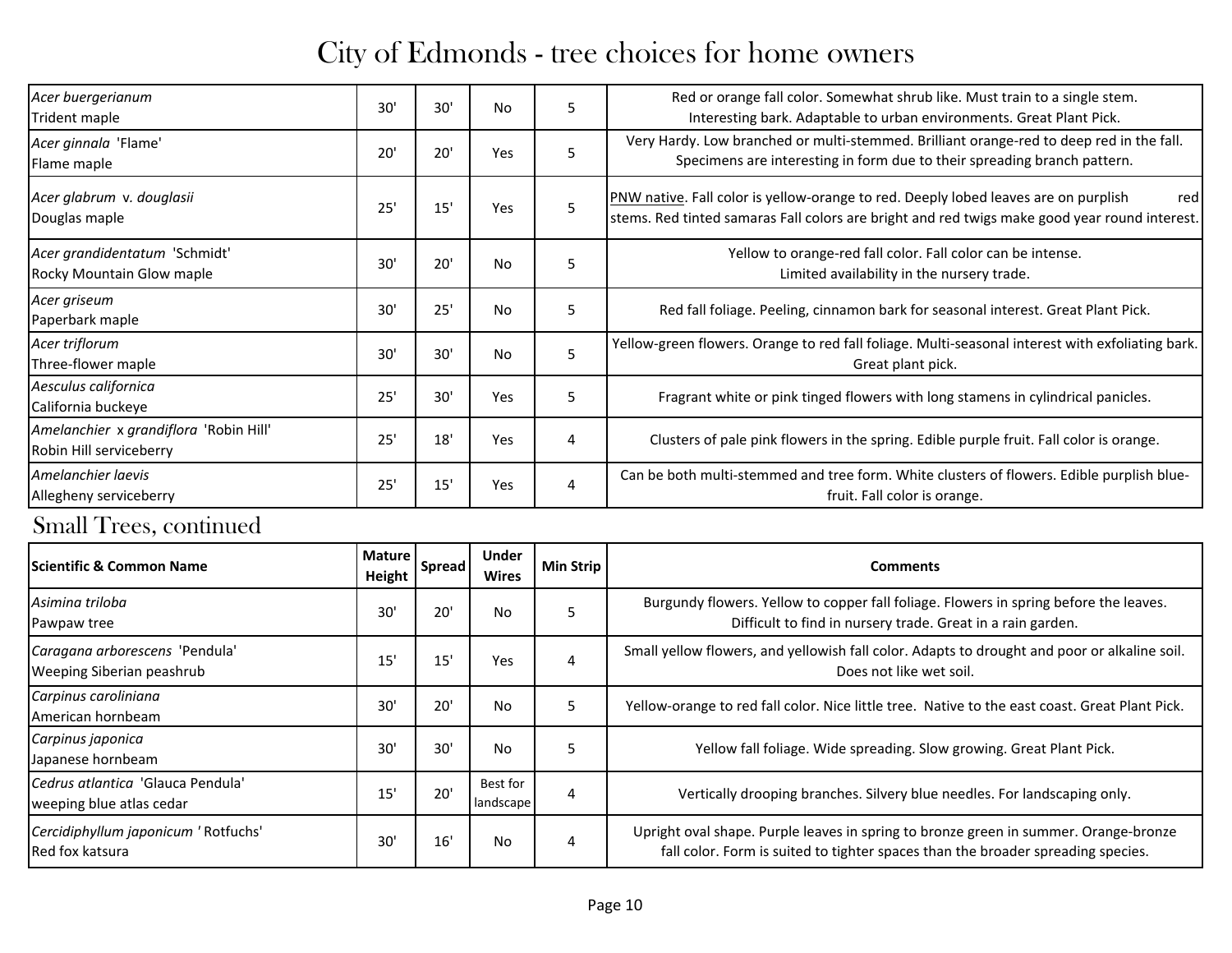| Cercis canadensis<br>Eastern redbud                           | 25' | 30' | Yes                      | 4 | Multi-stemmed or low branching tree. Semi flat topped. Reddish purple in bud with flowers<br>that bloom along the branch before the heart shaped leaves appear in spring. |
|---------------------------------------------------------------|-----|-----|--------------------------|---|---------------------------------------------------------------------------------------------------------------------------------------------------------------------------|
| Cercis canadensis 'Appalachian Red'<br>Appalachian red redbud | 20' | 25' | Yes                      | 4 | Multi-stemmed or low branching tree. With hot pink flowers emerging from<br>magenta buds prior to leafing out.                                                            |
| Cercis siliquastrum<br>Judas tree                             | 25' | 30' | Yes                      | 5 | Purplish-rose flowers on bare twigs in the spring. Yellow fall color. Drought resistant.                                                                                  |
| Clerodendrum trichotomum<br>Harlequin glorybower              | 20' | 20' | Yes                      | 5 | Rounded form. Fragrant white flowers with red tepals. Bloom in July.                                                                                                      |
| Cornus alternifolia<br>Pagoda dogwood                         | 25' | 30' | Yes                      | 5 | Small white flowers in flat clusters. Red to purple fall color. Great Plant Pick.                                                                                         |
| Cornus 'Eddie's White Wonder'<br>Eddie's White Wonder dogwood | 30' | 20' | <b>No</b>                | 5 | White Flowers and red fall foliage. Hybrid of Cornus florida and C. nuttallii.                                                                                            |
| Cornus kousa 'Milky Way'<br>Milky Way dogwood                 | 20' | 20' | Yes                      | 5 | Large, creamy white bracts. Resistant to anthracnose.<br>Bright red to orange-red fall color.                                                                             |
| Cornus kousa 'Satomi'<br>Satomi dogwood                       | 20' | 20' | Yes                      | 5 | Vase shape to rounded form. Rose pink flowers. Has fruit. Red fall foliage.                                                                                               |
| Cornus mas<br>Cornelian cherry                                | 18' | 22' | For<br>landscape<br>only | 0 | Low branched rounded shape. Fall color is reddish purple. Yellow flowers in the spring.<br>Exfoliating bark. Bright red edible cherry, like fruit. Fruit can be messy.    |

| <b>Scientific &amp; Common Name</b>                            | <b>Mature</b><br>Height | Spread | <b>Under</b><br><b>Wires</b> | Min Strip | Comments                                                                                                                                                                                                                                                                |
|----------------------------------------------------------------|-------------------------|--------|------------------------------|-----------|-------------------------------------------------------------------------------------------------------------------------------------------------------------------------------------------------------------------------------------------------------------------------|
| Crataegus laevigata 'Crimson Cloud'<br>Crimson cloud hawthorn  | 25                      | 18'    | Yes                          | 4         | Oval with upright, wavey, spreading branches. Flowers are bright red with white centers.<br>Bright red fruit. Distinctive for its wavey branch habit. Resistance to leaf spot.                                                                                          |
| Crataegus phaenopyrum<br>Washington hawthorn                   | 25                      | 20'    | Yes                          | 4         | Broadly oval to rounded shape with glossy deep green leaves. White clusters of flowers<br>and bright glossy red small fruit. Fall color is orange to scarlet and reddish purple.<br><b>Best</b><br>North American hawthorn. Good as multi-stemmed or single trunk form. |
| Crataegus x mordenensis 'Snowbird'<br>Snowbird hawthorn        | 22                      | 20'    | Yes                          | 4         | Upright and oval. Small, white, double flowers in clusters with crimson fruit.                                                                                                                                                                                          |
| Crataegus crus-galli v. inermis<br>Thornless cockspur hawthorn | 25                      | 25'    | Yes                          | 4         | Rounded and spreading. Leathery, deep green glossy foliage. Small, white flowers in two<br>inch clusters. Small, dark red fruit. Adaptable and lacks the thorns of the regular hawthorn.                                                                                |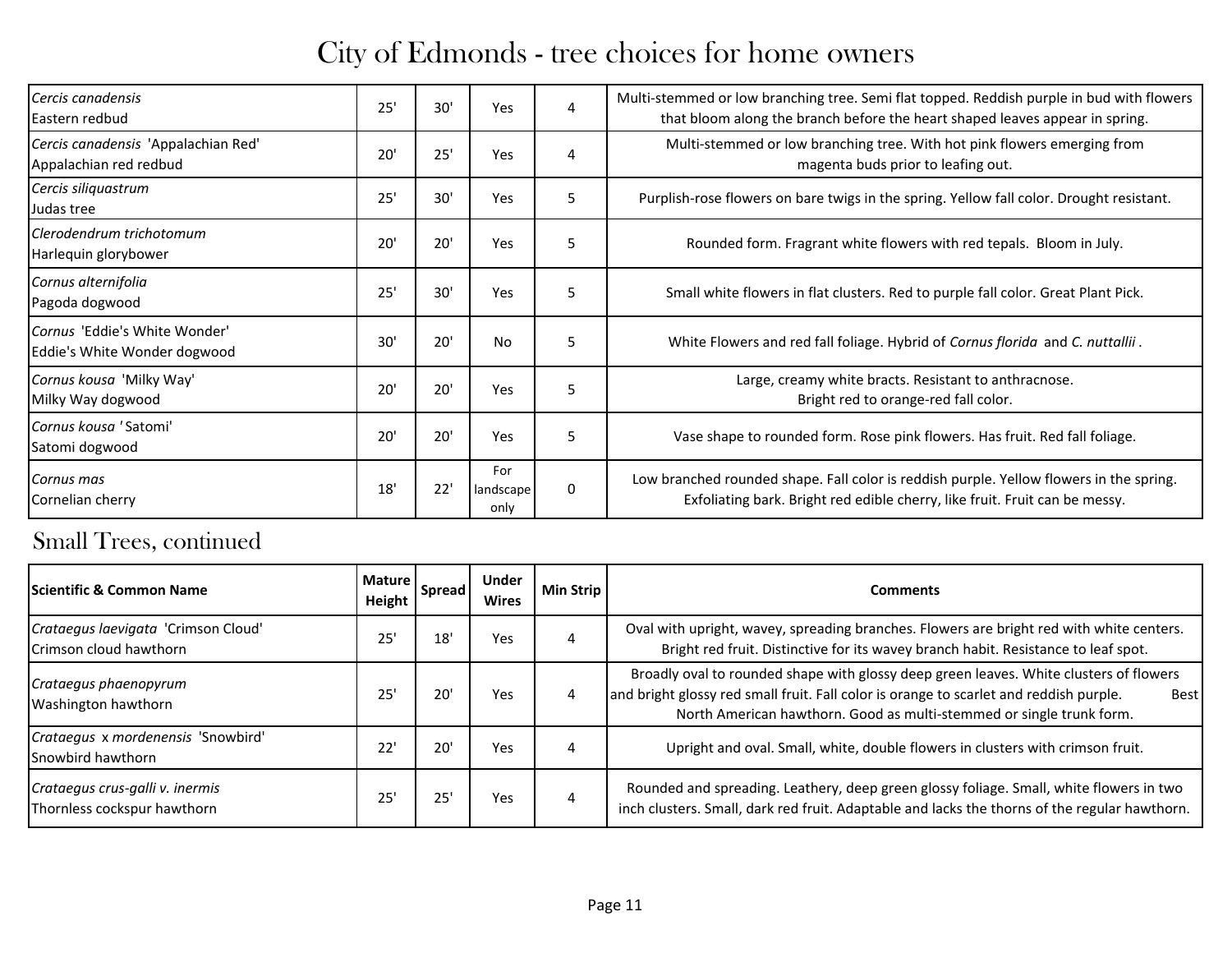| Cryptomeria japonica 'Cristata'<br>Cockscomb Japanese cedar                      | 25' | 15' | Yes                      | 4            | Unusual twisted cockscomb like growth at branch ends. Cone is upright in form.                                                                |
|----------------------------------------------------------------------------------|-----|-----|--------------------------|--------------|-----------------------------------------------------------------------------------------------------------------------------------------------|
| Cryptomeria japonica 'Elegans'                                                   | 30' | 10  | No                       | 4            | Pyramidal form. Feathery grey-green foliage turns a rich, coppery red or purple in winter.<br>'Aurea' is similar, but turns yellow in winter. |
| Cryptomeria japonica 'Sekkan-sugi'<br>Golden Japanese cedar                      | 30' | 10' | No                       | 4            | Creamy yellow new growth with rich green interior. Upright, narrow pyramid shape.                                                             |
| Cryptomeria japonica 'Black Dragon'<br>Black Dragon Japanese cedar               | 10' | 6'  | Yes                      | 4            | Light green spring growth matures to a deep black-green in summer. Forms a dense, irregular<br>pyramid. Interesting, evergreen specimen.      |
| Cryptomeria japonica 'Araucarioides'<br>Bizarre or Snake-branched Japanese cedar | 20' | 10' | Yes                      | 4            | Long whiplike branches end in whorls of elongated branches. Very unique tree.                                                                 |
| Fagus sylvatica 'Purpurea Pendula'<br>Weeping purple European beech              | 12' | 15' | For<br>landscape<br>only | $\mathbf 0$  | Purple foliage. Golden bronze in fall. Best for landscaping only.                                                                             |
| Frangula (Rhamnus) purshiana<br>Cascara, Buckthorn                               | 30' | 20' | No                       | 5            | PNW native. Yellow fall foliage. Purplish fruit feeds many native birds.                                                                      |
| Franklinia alatamaha<br><b>IFranklin tree</b>                                    | 20' | 15' | For<br>landscape<br>only | $\mathbf{0}$ | Large white, fragrant flowers with an orange center. Orange-red fall foliage.<br>Needs good drainage. For landscaping only.                   |
| Fraxinus excelsior 'Aureafolia'<br>Golden Desert ash                             | 20' | 18' | Yes                      | 4            | Yellow foliage and yellow-golden fall color.                                                                                                  |
| Hamamelis x intermedia 'Diane'<br>Diane witch hazel                              | 12' | 15' | Yes                      | 5            | Crimson-red, fragrant flowers in late winter. Bright orange-red fall foliage.                                                                 |

| <b>Scientific &amp; Common Name</b>                                              | <b>Mature</b><br>Height | Spread       | <b>Under</b><br><b>Wires</b> | Min Strip | <b>Comments</b>                                                                                                                                                            |
|----------------------------------------------------------------------------------|-------------------------|--------------|------------------------------|-----------|----------------------------------------------------------------------------------------------------------------------------------------------------------------------------|
| Heptacodium miconioides<br>Seven-son flower                                      | 20                      | 15'          | Yes                          |           | Fragrant white clusters of flowers with red calyxes. Purple fall foliage. Exfoliating bark<br>provides winter interest. Good source of nectar for butterflies and insects. |
| Koelreuteria paniculata<br><b>Goldenrain tree</b>                                | 30                      | 30'          | No                           |           | Yellow clusters of flowers. Yellow fall foliage. Mid-summer blooming. Slow-growing.<br><b>Great Plant Pick.</b>                                                            |
| Maackia amurensis<br>LAmur maackia                                               | 30                      | $20^{\circ}$ | No                           |           | Upright, white clusters of flowers. Seed pods. Interesting exfoliating bark. Flowers in<br>June or July. Grows well in tough environments. Nitrogen fixer.                 |
| Magnolia grandiflora 'Bracken's Brown Beauty'<br>Bracken's Brown Beauty magnolia | 30'                     | 25'          | No                           |           | Large, saucer-shaped, fragrant flowers. Dense uniform growth habit. Considered one of<br>the best Southern Magnolia cultivars. Somewhat available.                         |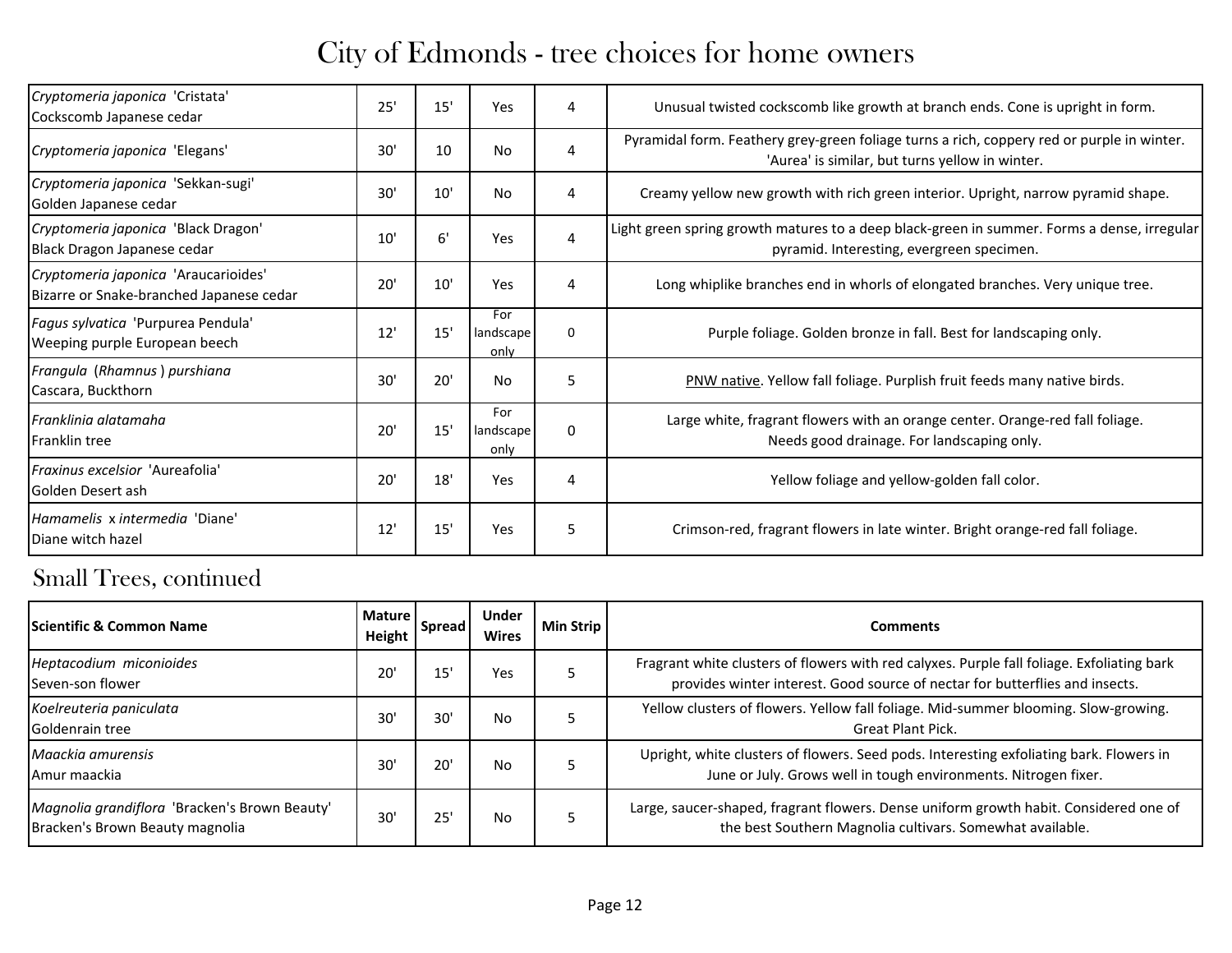| Magnolia grandiflora 'Little Gem'<br>Little Gem magnolia | 20' | 10' | Yes | 4 | Dwarf, fairly narrow tree that is great for small yards. Fragrant, white flowers and<br>evergreen leaves.                                                                                                                                  |
|----------------------------------------------------------|-----|-----|-----|---|--------------------------------------------------------------------------------------------------------------------------------------------------------------------------------------------------------------------------------------------|
| Magnolia grandiflora 'Victoria'<br>Victoria magnolia     | 20' | 20' | Yes | 4 | Creamy flowers are fragrant. Prefers non-windy site. Pyramidal form.<br>Can be messy.                                                                                                                                                      |
| Magnolia x loebneri 'Merrill'<br>Merrill magnolia        | 25' | 25' | Yes | 4 | Rounded, low-branched with large white flowers. Yellow-green fall color.<br>Flowers at an early age and flowers heavily. Hardy and reliable.                                                                                               |
| Malus 'Adirondack'<br>Adirondack crabapple               | 18' | 10' | Yes | 6 | Densely upright inverted-cone in form. Outstanding flower display of white flowers.<br>Compact and dense with a bright red fruit. Scab, fire blight, cedar apple rust<br>and mildew resistant.                                             |
| Malus 'Golden Raindrops'<br>Golden Raindrops crabapple   | 20' | 20' | Yes | 6 | White flowers. Persistent yellow fruit in fall and winter. Resistant to scab,<br>cedar apple rust and mildew. Great Plant pick.                                                                                                            |
| Malus 'Robinson'<br>Robinson crabapple                   | 25' | 25' | Yes | 6 | Upright, spreading, rounded shape with deep pink flowers. Tiny red fruit. Fastest growing<br>crabapple. Good disease resistant. Fire blight, cedar apple rust resistance is excellent.                                                     |
| Malus tschonoskii<br>Tschonoskii crabapple               | 28' | 14' | Yes | 6 | Upright, narrowly oval shape. Silver-green to green foliage and white flowers.<br>Greenish sparse fruit. Orange-red and purple fall foliage. Resistance to Scab is good,<br>fire blight is poor, Cedar apple rust and mildew is excellent. |
| Malus 'Prairie Fire'<br>Prairie Fire crabapple           | 20' | 20' | Yes | 6 | Upright rounded tree. Purple foliage becoming reddish green. Bright pinkish red flowers.<br>One of the best red leaved crabs with excellent disease resistance.                                                                            |
| Malus 'Snowdrift'<br>Snowdrift crabapple                 | 20' | 20' | Yes | 6 | Very formal looking crabapple. White flowers. Orange fruit.<br>Upright, spreading, densely rounded shape.                                                                                                                                  |
| Malus 'Donald Wyman'<br>Donald Wyman crabapple           | 25' | 25' | Yes | 5 | Large, single white blossom. Nice green foliage in summer.<br>Resistant to scab, cedar apple rust and mildew.                                                                                                                              |

| <b>Scientific &amp; Common Name</b>                                     | <b>Mature</b><br>Height | <b>Spread</b> | <b>Under</b><br><b>Wires</b> | Min Strip | Comments                                                                                                                                                                                        |
|-------------------------------------------------------------------------|-------------------------|---------------|------------------------------|-----------|-------------------------------------------------------------------------------------------------------------------------------------------------------------------------------------------------|
| Malus floribunda<br>Japanese flowering crabapple                        | 18                      | 25'           | Yes                          | b         | Spreading, irregular shape. Flowers are pink fading to white with red fruit.<br>Great winter silhouette. Good scab resistance.                                                                  |
| Parrotia persica 'Inge's'<br>Ruby Vase parrotia                         | 28                      | 16'           | Yes                          | 4         | Upright, narrow vase shape with red new growth turning dark green in summer.<br>Showy red stamens and orange-red fall color. Suitable for street use.<br>'Vanessa' is similar in size and form. |
| Prunus cerasifera 'Krauter Vesuvius'<br>Krauter Vesuvius flowering plum | 20                      | 15'           | Yes                          |           | Dark purple foliage. Upright form. Light pink flower. Similar to 'Thunder Cloud',<br>but a little smaller and more upright.                                                                     |